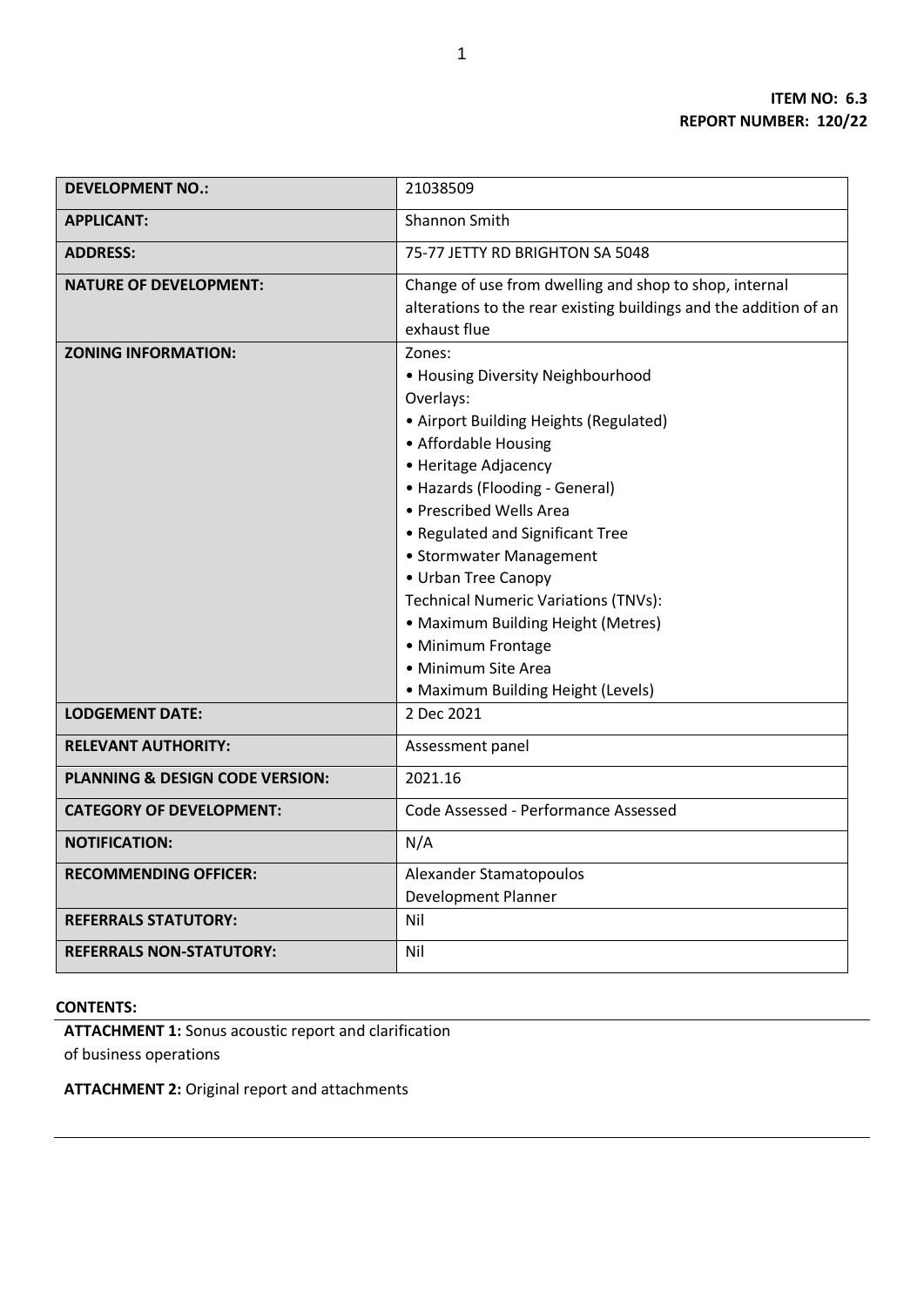#### **BACKGROUND:**

*On the 23 February 2022 the Council assessment deferred development application 21038509 Change of use from dwelling and shop to shop, internal alterations to the rear existing buildings and the addition of an exhaust flue.*

## *The Council Assessment Panel Resolved that:*

*Development Application Number 21038509, by Shannon Smith for a change of land use from a dwelling and shop to a shop is deferred pending the provision of further information to help better inform the Council Assessment Panel's decision with respect to the abatement of noise. Specifically, that the applicant provide:* 

- *1. Analysis into the anticipated noise impact of the café's expansion closer to the residential properties to the rear, and whether any noise attenuating measures should be incorporated.*
- *2. Clarification of proposed business operations.*

The applicant has provided a report produced by Sonus Acoustic Engineers which details an environment noise assessment of the rear area and its potential impacts which is attached to this report. Also attached is a covering letter from the applicant that details the business operations of the rear outdoor area (see attachment 1.8).

#### **ASSESSMENT**

#### **Clarification of Proposed Business Activities**

The applicant seeks to introduce a new brand "Smithy's" into the Copenhagen Ice Creamery which will be operated by the same owners as Copenhagen. The business will operate as a "shop" as it will offer primarily takeaway savoury food with the option of in house seating for 30 guests at the rear. The applicant confirmed that during peak summer season there will be an additional 6 staff on the site. During the low season a maximum of 4 additional staff will be on site. A summary of the business operations as detailed by the applicant in attachment 1.8 is shown below:

*The proposed business operations will be for a new venue called Smithy's, run by the same owners as Royal Copenhagen. This new venue will utilise the newly built kitchen, which will be shared by Royal Copenhagen, to bring some Baja California culinary delights to or beach side suburb. The menu will be focused on being take away, which has become so much more important post Covid, with the capacity for 30 patrons (when restrictions allow), to eat within the outside courtyard area of the venue.* 

*Patrons will be able to enter the venue through the roller door entrance onto Elm Lane before returning to the beach or park with their food. For those patrons eating at the venue, Smithy's will have a Restaurant liquor licence so they can have a choice of several locally sourced alcoholic beverages from South Australia. The music at the venue will consist of light background restaurant music to compliment the relaxed beachside vibe of the venue. As per the sound report provided the operation hours will consist of between 8 am - 10pm.* 

While a new brand is being introduced to the site the land use remains as existing and therefore does not trigger a change in land use. The assessment of the rear area conducted when the initial application was lodged still remains applicable however the applicant has provided an acoustic report which is discussed below.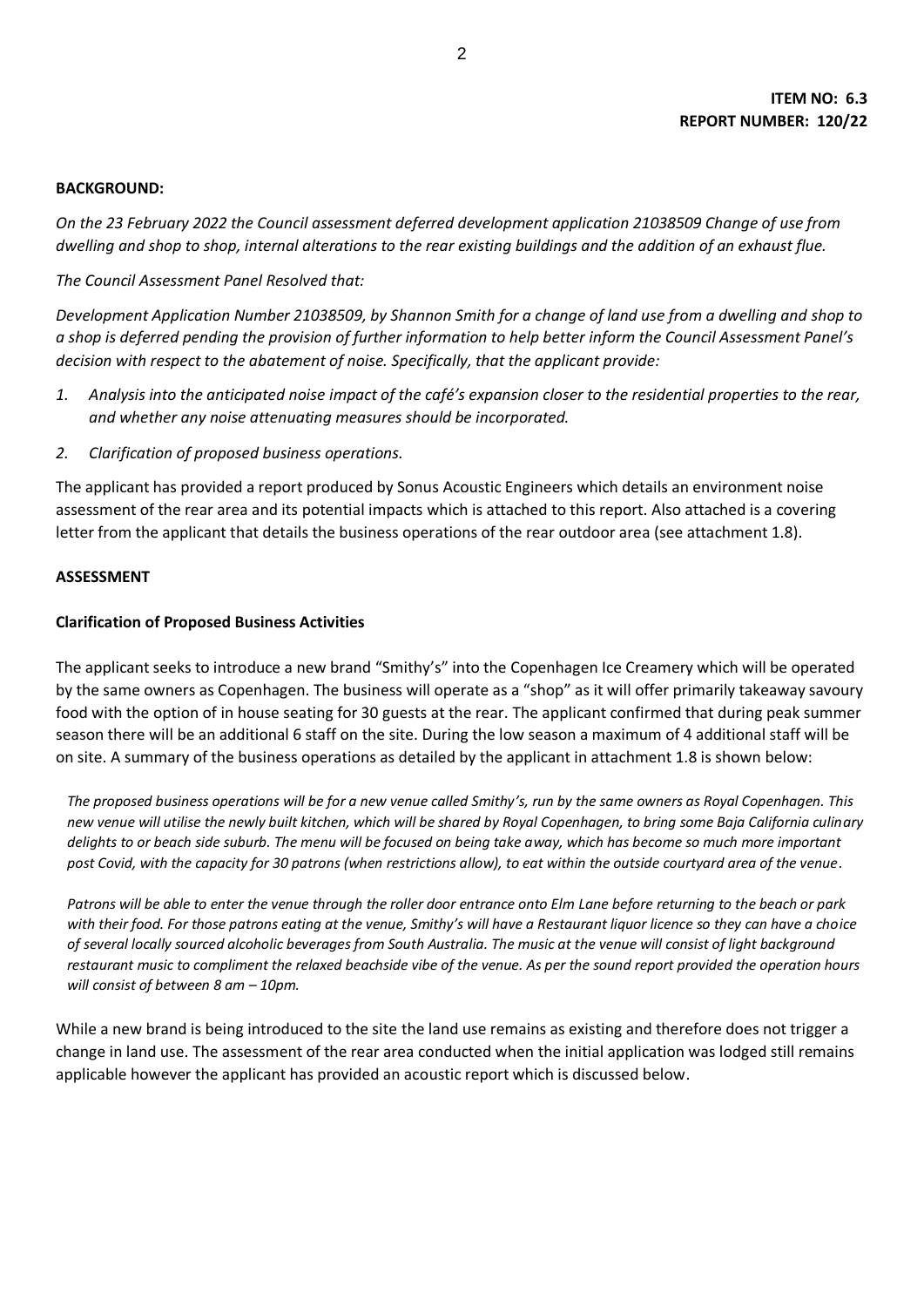# **Interface Between Land Uses Assessment Provisions**

**DO** 1 **PO** 4.1

The relevant interface between land use policy referenced for the outdoor dining area is PO and DPF 4.1. See below:

| <b>Activities Generating Noise or Vibration</b>                                                                                                                   |                                                                                                                 |  |
|-------------------------------------------------------------------------------------------------------------------------------------------------------------------|-----------------------------------------------------------------------------------------------------------------|--|
| PO 4.1                                                                                                                                                            | DTS/DPF 4.1                                                                                                     |  |
| Development that emits noise (other than music) does not<br>unreasonably impact the amenity of sensitive receivers (or<br>lawfully approved sensitive receivers). | Noise that affects sensitive receivers achieves the relevant<br>Environment Protection (Noise) Policy criteria. |  |

The Sonus report was satisfied that the outdoor area would not be of nuisance to the adjoining sensitive receivers located on the southern side of Elm Lane. This was subject to a 50mm thick acoustic insulation with a minimum density of 32 kg/m3 be installed to the underside of the roof for the extent marked as purple below on the floor plan.





A condition has been placed on consent regarding the acoustic measures that must be implemented prior to the operation of the rear outdoor dining area. With the inclusion of the insulation the Environment Protection (Noise) Criteria is considered to be satisfied. Therefore, the Council forms the opinion that DO 1 and PO 4.1 of the Interface Between Land Uses Assessment Criteria is satisfied.

# **CONCLUSION**

The application is considered appropriate for the subject site and will not adversely impact the amenity of the locality. The expansion of the existing shop is not considered to detrimentally impact the amenity of the locality when assessed in context to the existing commercial Jetty Road precinct. The application is not considered to create issues of interface with the inclusion of the acoustic treatments recommended by the Sonus report.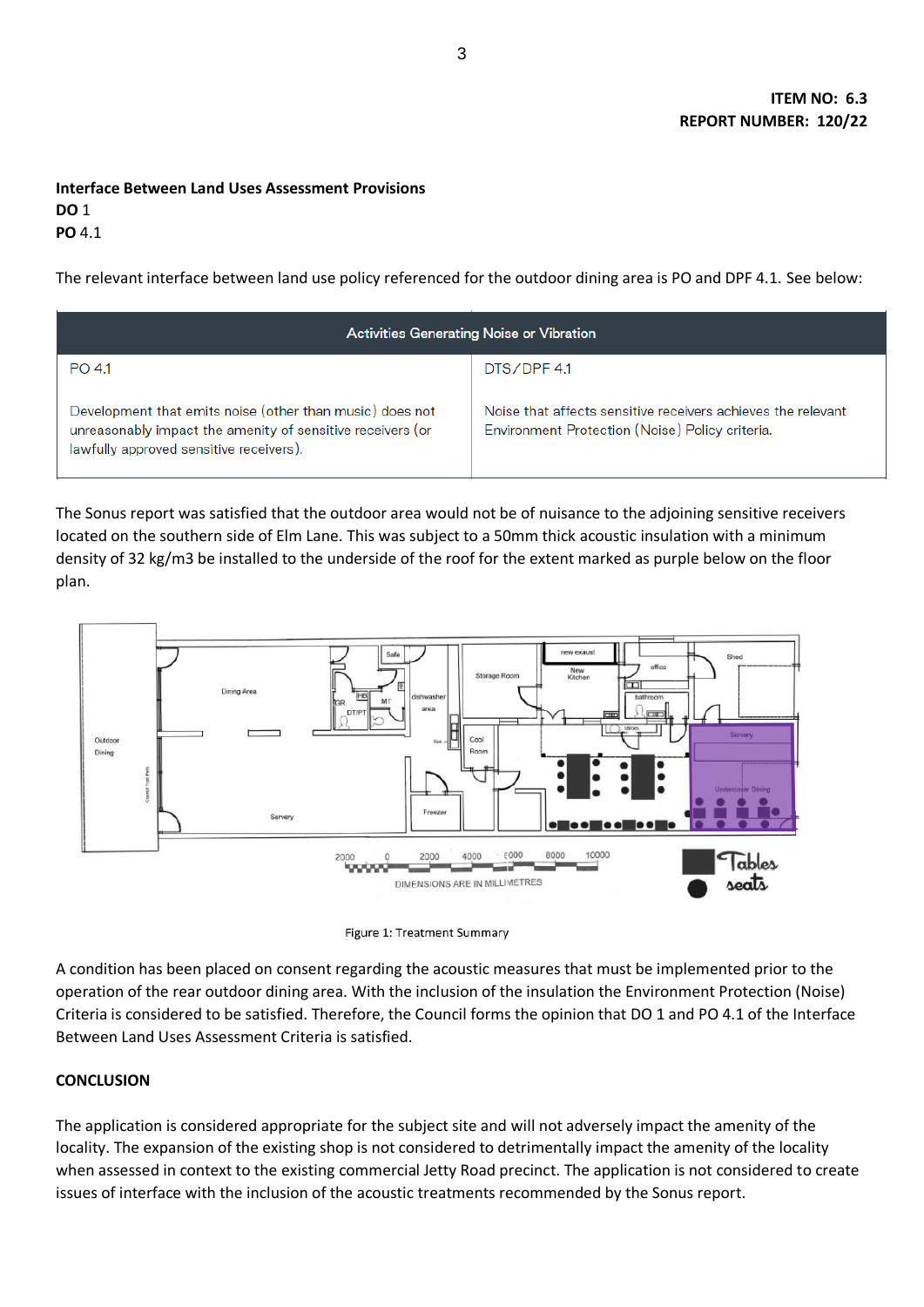## **RECOMMENDATION**

It is recommended that the Council Assessment Panel resolve that:

- 1. Pursuant to Section 107(2)(c) of the Planning, Development and Infrastructure Act 2016, and having undertaken an assessment of the application against the Planning and Design Code, the application is NOT seriously at variance with the provisions of the Planning and Design Code; and
- 2. Development Application Number 21038509, by Shannon Smith is granted Planning Consent subject to the following conditions

### CONDITIONS

### Planning Consent

- 1. The development granted approval shall be undertaken and completed in accordance with the stamped plans and documentation, except where varied by conditions below (if any).
- 2. That the rear outdoor dining area shall be used between the hours of 7am and 9pm Monday to Sunday.
- 3. That no live amplified music will be emitted from the rear outdoor area and any stereo background music shall not be played after 7pm.
- 4. That the rear entrance and exit adjacent to Elm Lane shall not be used after 7pm.
- 5. That the recommended acoustic measures detailed in the Sonus report dated April 2022 be implemented onto the site prior to the operation of the outdoor area.

#### ADVISORY NOTES

## General Notes

- 1. No work can commence on this development unless a Development Approval has been obtained. If one or more consents have been granted on this Decision Notification Form, you must not start any site works or building work or change of use of the land until you have received notification that Development Approval has been granted.
- 2. Appeal rights General rights of review and appeal exist in relation to any assessment, request, direction or act of a relevant authority in relation to the determination of this application, including conditions.
- 3. This consent or approval will lapse at the expiration of 2 years from its operative date, subject to the below or subject to an extension having been granted by the relevant authority.
- 4. Where an approved development has been substantially commenced within 2 years from the operative date of approval, the approval will then lapse 3 years from the operative date of the approval (unless the development has been substantially or fully completed within those 3 years, in which case the approval will not lapse).
- 5. A decision of the Commission in respect of a development classified as restricted development in respect of which representations have been made under section 110 of the Act does not operate
	- a. until the time within which any person who made any such representation may appeal against a decision to grant the development authorisation has expired; or
	- b. if an appeal is commenced
		- i. until the appeal is dismissed, struck out or withdrawn; or